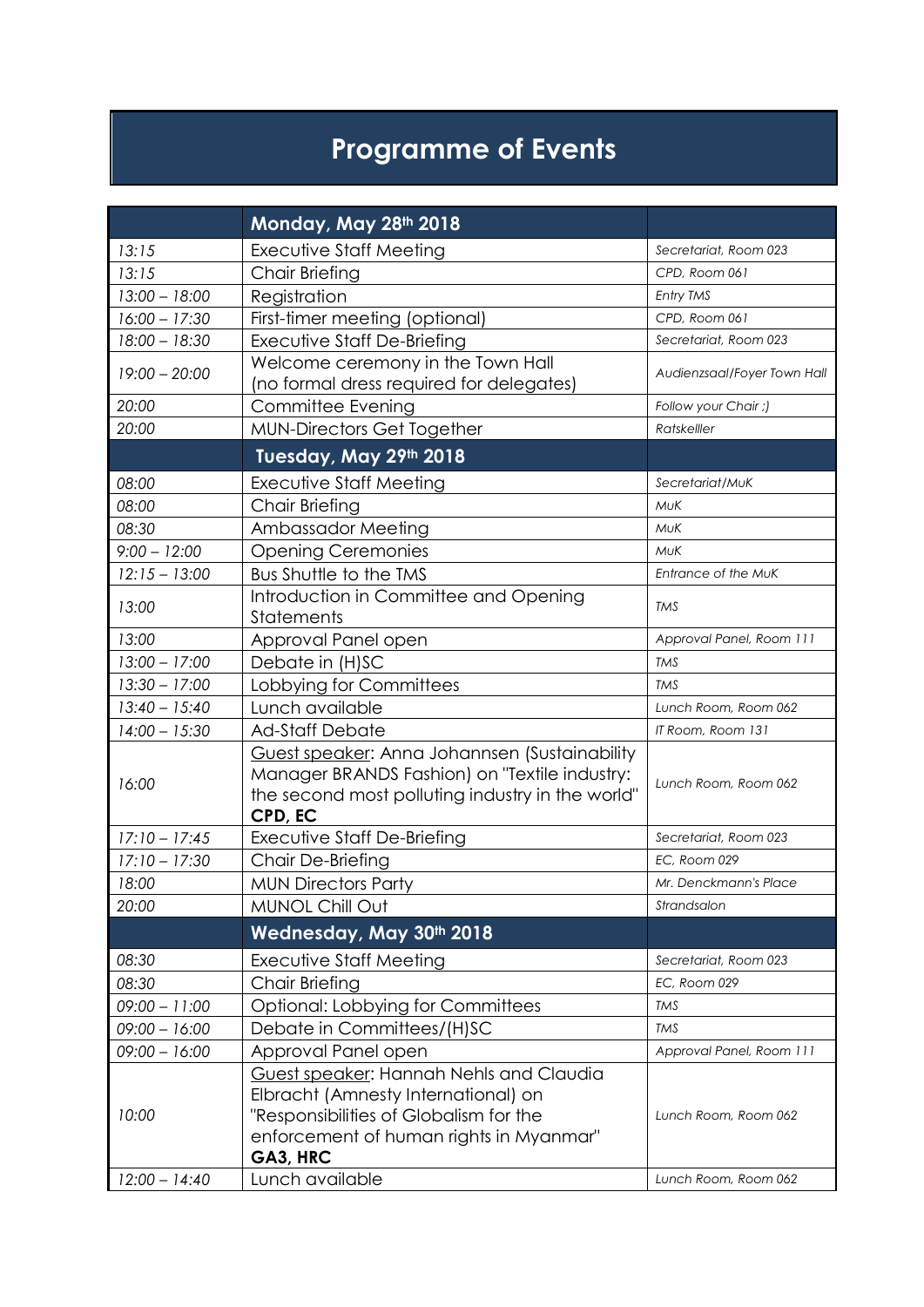| 14:00           | MUN Directors meeting with the Financial<br>Approval Panel, Room 111<br>Manager (payments)                                                                                                                        |                          |  |  |  |  |
|-----------------|-------------------------------------------------------------------------------------------------------------------------------------------------------------------------------------------------------------------|--------------------------|--|--|--|--|
| 15:00           | Guest speaker: Florian Keisinger (Head of<br>Policy Planning and Associations' Affairs, EU<br>Lunch Room, Room 062<br>Liaison (Airbus Berlin)) on "Airbus - a European<br>Company in global competition" SCG, GA2 |                          |  |  |  |  |
| 16:15           | Video screening and discussion: Marcelline<br>Ngah Atangana (Filmmaker) on "Uprooting<br>Downfall: Why some countries don't evolve"                                                                               | CPD, Room 061            |  |  |  |  |
| $17:15 - 17:45$ | <b>Executive Staff De-Briefing</b>                                                                                                                                                                                | Secretariat, Room 023    |  |  |  |  |
| $17:15 - 17:45$ | Chair De-Briefing                                                                                                                                                                                                 | EC, Room 029             |  |  |  |  |
| 19:30           | <b>MUN Directors Evening</b>                                                                                                                                                                                      | <b>CVJM</b>              |  |  |  |  |
| 21:00           | Lounge Evening                                                                                                                                                                                                    | Parkhaus                 |  |  |  |  |
|                 | Thursday, May 31st 2018                                                                                                                                                                                           |                          |  |  |  |  |
| 08:15           | Executive Staff Meeting                                                                                                                                                                                           | Secretariat, Room 023    |  |  |  |  |
| 08:30           | EC, Room 029<br><b>Chair Briefing</b>                                                                                                                                                                             |                          |  |  |  |  |
| $09:00 - 18:00$ | Debate in Committees/(H)SC                                                                                                                                                                                        | <b>TMS</b>               |  |  |  |  |
| $09:00 - 17:45$ | Approval Panel open                                                                                                                                                                                               | Approval Panel, Room 111 |  |  |  |  |
| 11:00           | Guest speaker: Charlotte Felbinger (Former<br>Head of the Working Group "Conflicts in the<br>Middle East and Maghreb") on "The Conflict<br>Barometer - Global developments and<br>regional dynamics" GA4, ECA, SC | Lunch Room, Room 062     |  |  |  |  |
| $13:00 - 15:00$ | Lunch available                                                                                                                                                                                                   | Lunch Room, Room 062     |  |  |  |  |
| 16:00           | Guest speaker: Shin, Sungchul (Consul General<br>of the Republic of Korea) on "Current political<br>developments on the Korean peninsula"<br>GA1, HSC, HRC                                                        | Lunch Room, Room 062     |  |  |  |  |
| $17:15 - 17:45$ | Chair workshop (new Chairs)                                                                                                                                                                                       | EC, Room 029             |  |  |  |  |
| $17:15 - 17:45$ | Executive Staff De-Briefing                                                                                                                                                                                       | Secretariat, Room 023    |  |  |  |  |
| $18:00 - 22:00$ | Chair De-Briefing, Resolution Booklet Creation                                                                                                                                                                    | Computer Room, Room 131  |  |  |  |  |
| 18:00           | Free Evening                                                                                                                                                                                                      |                          |  |  |  |  |
| 18:00           | Team Evening (Chairs and Executive Team)                                                                                                                                                                          |                          |  |  |  |  |
|                 | Friday, June 1st 2018                                                                                                                                                                                             |                          |  |  |  |  |
| 08:00           | Executive Staff Meeting                                                                                                                                                                                           | Secretariat, Room 023    |  |  |  |  |
| 08:30           | Chair Briefing I (Commissions/SCG/Councils)                                                                                                                                                                       | EC, Room 029             |  |  |  |  |
| 08:30           | Chair Briefing II (Committees of the GA)                                                                                                                                                                          | OzD                      |  |  |  |  |
| $09:00 - 17:00$ | Debate in SCG and Councils                                                                                                                                                                                        | <b>TMS</b>               |  |  |  |  |
| $09:00 - 17:00$ | Debate in Economic and Social Council                                                                                                                                                                             | CPD, Room 061            |  |  |  |  |
| $09:00 - 17:00$ | Debate in General Assembly                                                                                                                                                                                        | OzD                      |  |  |  |  |
| 11:30-12:30     | MUN Director meeting with the Exec. Staff                                                                                                                                                                         | Approval Panel, Room 111 |  |  |  |  |
| $12:30 - 13:30$ | Lunch available in the OzD                                                                                                                                                                                        | <b>OzD</b>               |  |  |  |  |
| $12:00 - 14:10$ | Lunch available in the TMS                                                                                                                                                                                        | Lunch Room, Room 062     |  |  |  |  |
| 17:10           | Chair De-Briefing I<br>(Commissions/SCG/Councils)                                                                                                                                                                 | EC, Room 029             |  |  |  |  |
| 17:10           | Chair De-Briefing II (Committees of the GA)                                                                                                                                                                       | OzD                      |  |  |  |  |
| 17:45           | Executive Staff De-Briefing                                                                                                                                                                                       | Secretariat, Room 023    |  |  |  |  |
| 18:00           | Members' meeting MUNOL association                                                                                                                                                                                | To be announced          |  |  |  |  |
| 19:30           | <b>MUN Directors Dinner</b><br>Schiffergesellschaft                                                                                                                                                               |                          |  |  |  |  |